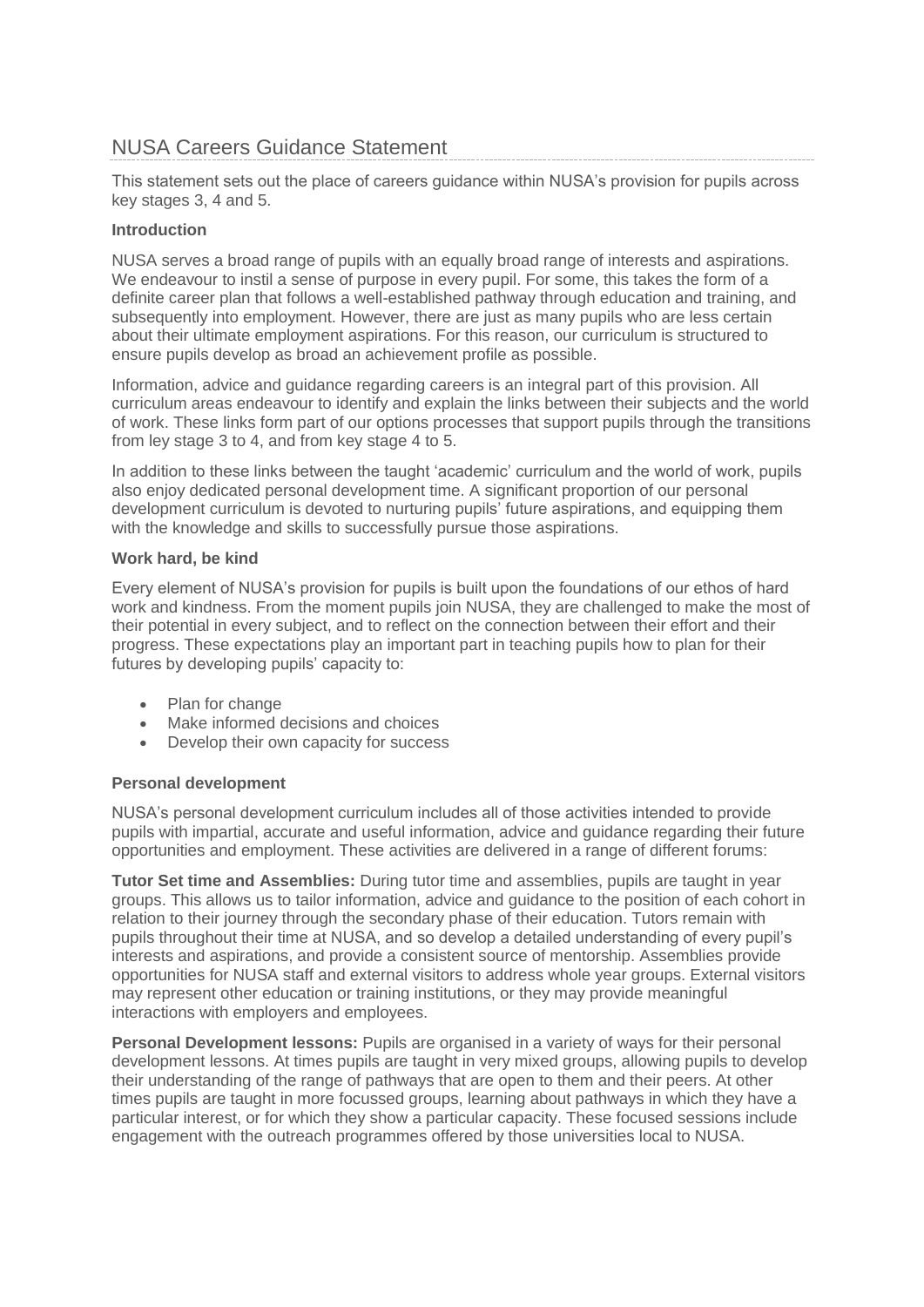Every year, NUSA's Year 11 pupils use some of their personal development time to plan three potential post 16 pathways that we refer simply as their 'Plan A, B and C'. In this way we help pupils to understand the impact of their academic achievement on their future options, and the importance of establishing contingency plans.

From September 2018, NUSA pupils will start to use some of their personal development time to use the Unifrog online careers platform. This will help every pupil to make an earlier start to the development of their own personal career plan.

**Personal Achievement Interviews:** Pupils in all key stages are invited to one-to-one interviews about their progress in school and their aspirations for the future. These interviews are conducted by tutors, pastoral leaders and senior leaders. These interviews have a focus in each Year which builds aspiration.

**Parents' Evenings:** Pupils and their parent(s)/carer(s) are expected to attend a subject-based parent's evening during the course of every academic year, with additional evenings organised to support transition, achievement and options. These evenings offer opportunities for both NUSA staff and external organisations to talk to pupils and their families about their future choices and plans.

**Work experience:** All NUSA's pupils complete a one-week work experience in Year 10. This work experience forms an important part of our key stage 4 personal development provision, and is linked to learning activities in school in the weeks before and after it takes place.

NUSA's post-16 provision is almost exclusively vocational in nature, and so we also endeavour to provide meaningful encounters and experiences with employers and employees throughout years 12 and 13.

# **Partnership work**

NUSA works proactively with local colleges, training providers and business organisations in order to provide the best possible support for our pupils. These links include Bilborough College, NUAST, Nottingham Free School, Futures, NCN, Think Forward, DANCOP, the Local Enterprise Partnership and the Enterprise Advisor Network.

# **Year by Year Example Careers Focused Activities**

#### **Year 7**

Purpose and School Culture – Personal Development Focus on students 'Why'? Start Into University programme

# **Year 8**

Futures Fridays and Achievement Interviews focusing on the Options process – Into University and English Speaking Board Assessments to develop public speaking and confidence

#### **Year 9**

Ambition Nottingham, Achievement Interviews focused on developing Career Plans. Support from Think Forward, Think For the Future Mentoring, UniFrog, and Skills Show Visit

#### **Year 10**

Achievement Interviews reviewing Career Plans. Work Experience for all Year 10 students– CVs and Personal statements completed. UniFrog, Sports Leadership, Support from Think Forward and Think For the Future Mentoring, University visits including Oxford University and Leicester University, Skills Show visit.

# **Year 11**

Plan A, B, C, Achievement interviews ensuring all students have applications completed to aspirational destinations. Mock interviews with business, Futures Support for students most at